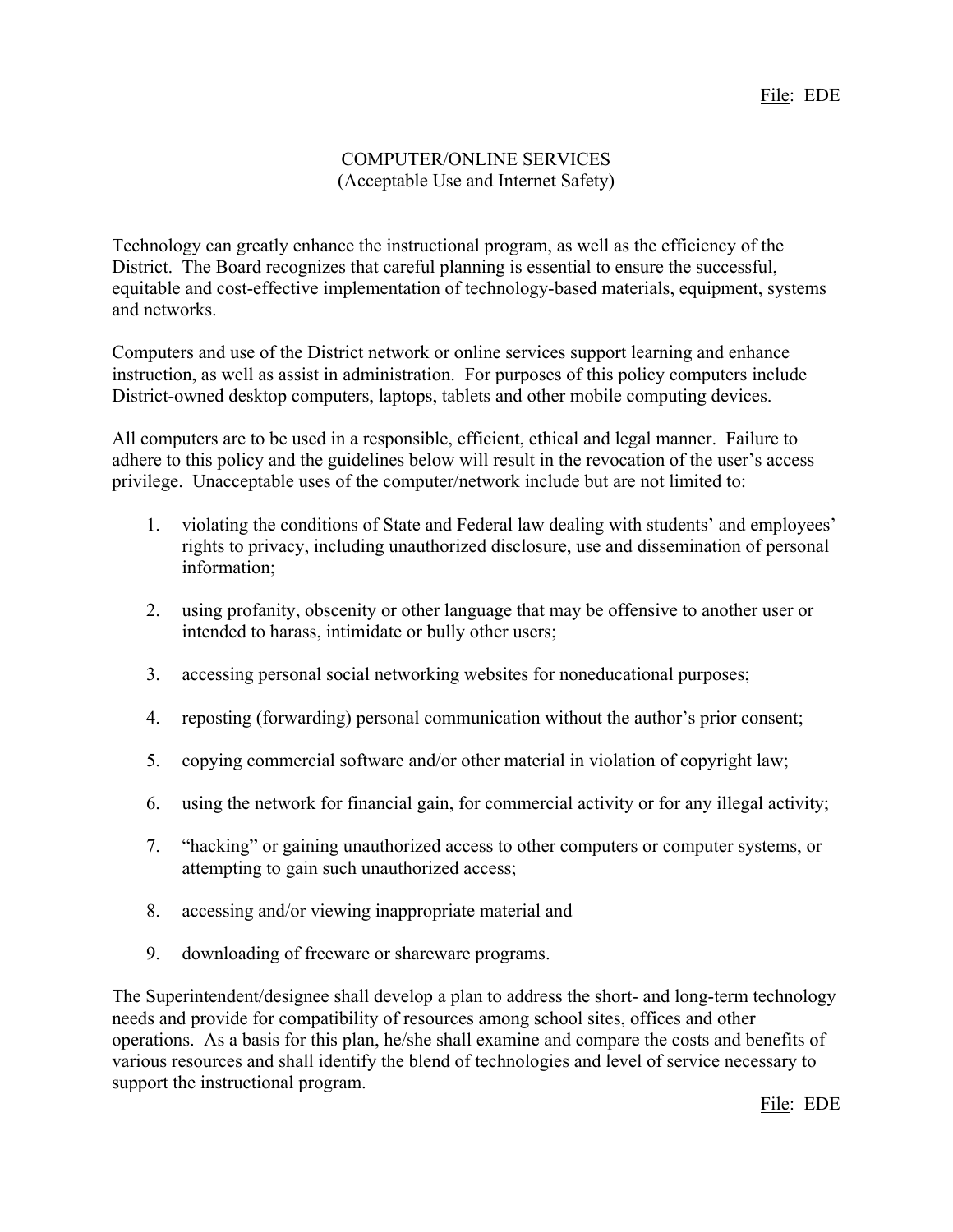Because access to online services provides connections to other computer systems located all over the world, users (and parents of users who are under 18 years old) must understand that neither the school nor the District can control the content of the information available on these systems. Some of the information available is controversial and sometimes offensive.

The Board does not condone the use of such materials. Employees, students and parents of students must be aware that the privileges to access online services are withdrawn from users who do not respect the rights of others or who do not follow the rules and regulations established. A user's agreement is signed to indicate the user's acknowledgment of the risks and regulations for computer/online services use. The District has implemented technology-blocking measures that protect against access by both adults and minors to visual depictions that are obscene, child pornography, or, with respect to the use of computers by minors, harmful to minors. The District has also purchased monitoring devices that maintain a running log of internet activity, recording which sites a particular user has visited.

"Harmful to minors" is defined as any picture, image, graphic image file or other visual depiction that:

- 1. taken as a whole and with respect to minors appeals to a prurient interest in nudity, sex or excretion;
- 2. depicts, describes or represents, in a patently offensive way with respect to what is suitable for minors, an actual or simulated sexual act or sexual contact, actual or simulated normal or perverted sexual acts or a lewd exhibition of genitals and
- 3. taken as a whole, lacks serious literary, artistic, political or scientific value as to minors.

The District will educate minors about appropriate online behavior, including interacting with other individuals on social networking websites and in chat rooms and cyberbullying awareness and response. The Superintendent/designee will develop a program to educate students on these issues.

Annually, a student who wishes to have computer network and internet access during the school year must read the acceptable use and internet safety policy and submit a properly signed agreement form. Students and staff are asked to sign a new agreement each year after reviewing the policies and regulations of the District. **The District reserves the right to amend policies and regulations as necessary throughout the school year. Users are notified of the updated policies and regulations and must comply with the updated requirements.** These policies and regulations also apply to use of District-owned devices, or accessing of District intranet **and software programs** off District property. **All users using platforms established for e-learning regardless of whether the student or employee is using a personal or District provided device must be used in accordance with the standards for conduct outlined in this policy and the accompanying regulation. Users in violation of this policy or the accompanying regulation may be subject to discipline.** 

File: EDE